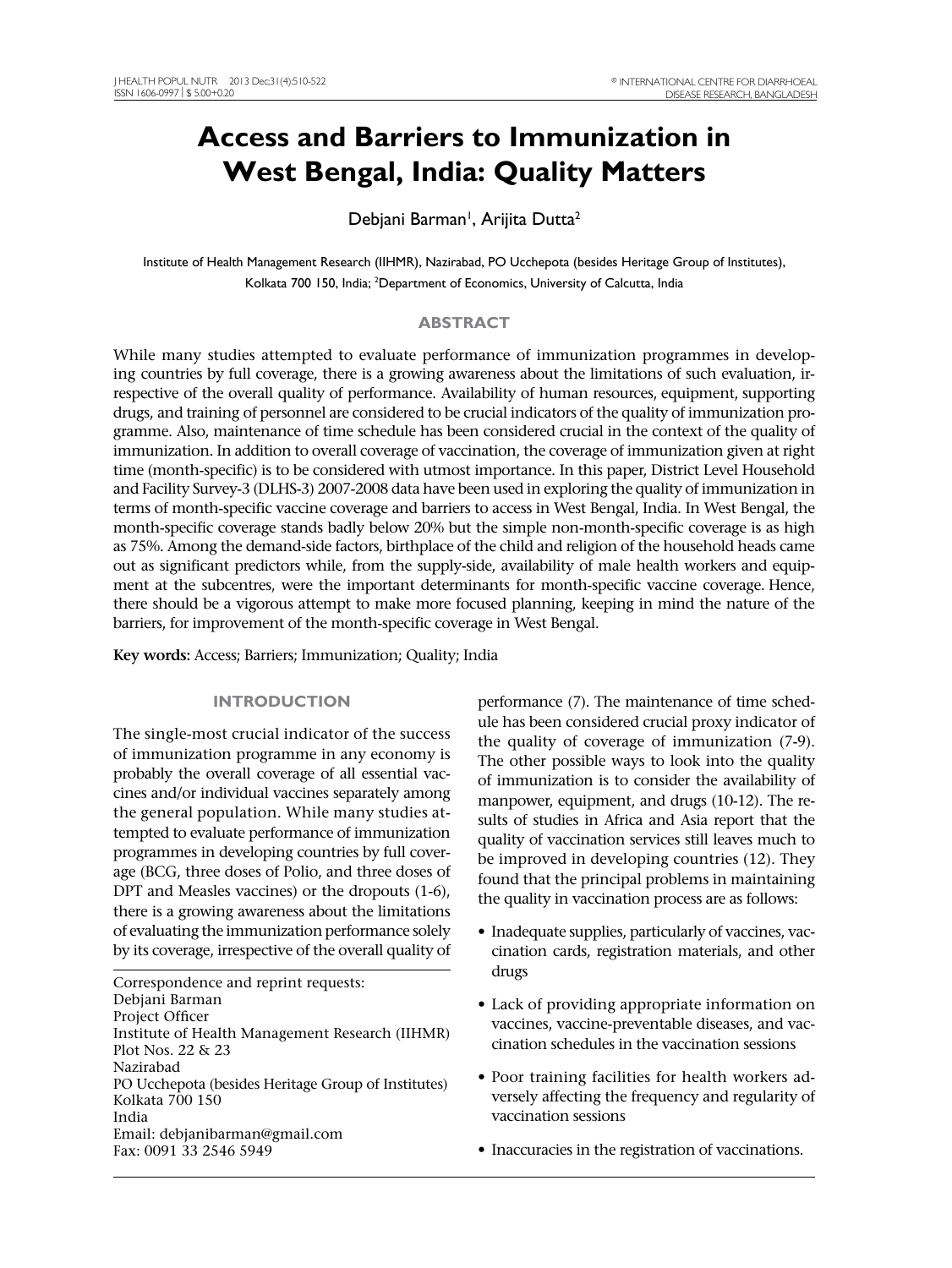The current immunization schedule recommended by World Health Organization (WHO) is designed to give effective protection at the earliest possible age (13). Each vaccine dose is scheduled using two main factors. First, it is scheduled for the age when the body's immune system will work the best. Second, it is balanced with the need to provide protection to infants and children at the earliest possible age (14). However, in almost all developing as well as developed countries, there is significant interruption between the recommended and the actual time of immunization, which assumes a more critical role, delaying subsequent immunization process by snowballing effect with an added risk of outright dropout (15). Such delays are also likely to undermine the effectiveness of immunization platforms for implementing integrated child health interventions as currently encouraged in developing countries where a high proportion of infants are born outside hospitals (16). For example, a study in Mexico shows that delaying vaccination by four months could increase the number of preventable deaths by 18% compared to vaccinating at the recommended ages (17). Thus, delays and untimely immunization intervention would enhance cost-effectiveness; vaccines are extremely costly in poor and developing countries with fiscal austerity. Therefore, in addition to overall coverage of vaccination (which is termed henceforth as 'nonmonth-specific'), the coverage of immunization given at right time (which is termed henceforth as 'month-specific*'*) is to be considered with utmost importance. However, till date there is hardly any literature that estimates month-specific coverage in developing countries. Only a few studies done in some developed countries are available. For example, Hull and Macintyre examined the trends and factors associated with infant vaccination in Australia (18). Clark and Sanderson have found that there is wide variation in timeliness of vaccine coverage within and between the 45 low- and middle-income countries (19). Additionally, there is a very few socioeconomic studies to understand the barriers to receiving timely immunization dosage. However, those were done in developed countries (20,21).

The definition of healthcare access that has earned the most unanimous agreement among the researchers describes it as the 'timely use of services' as per need (22-25). There are multiple factors that influence such 'timely use' or hinder and interfere with people's access to healthcare (23-28). Again, in 2005, universal coverage was defined as access for all to appropriate promotive, preventive, cura-

tive and rehabilitative services at an affordable cost by the WHO member states (29). Following these two concepts of access and coverage, we considered coverage of month-specific vaccination as a proxy for access to quality immunization.

Apart from supply-side issues of the availability of resources and manpower, there are certain demand-side characteristics which are proven to be crucial in receiving the quality of immunization at right time. Religion and socioeconomic status of a household, mother's education and employment status, and gender of the child are assumed to play crucial roles in accessing immunization with maximum quality and effectiveness, although quality is generally assumed to be a purely producer's subject. The ability to utilize the services available is often controlled by socioeconomic gradients of healthcare. Hence, it is extremely important to look into the quality of immunization by its month-specific correctness, along with identifying its supply-side constraints and demand-side barriers to access.

The objectives of this paper are: (a) to explore the quality of child immunization in West Bengal, India, both by its supply-side characteristics as well as timeliness of immunization and (b) to find out how far the supply-side factors are responsible for lack of timeliness of immunization dosages received as well as to identify the demand-side barriers to access quality immunization.

West Bengal is a middle-rung performer in health status among all states in India. The state has general non-month-specific vaccination coverage, institutional delivery, with mothers taking antenatal check-up higher than the Indian national average; Infant mortality rate is far lower than the national average. However, the state has one of the highest rural-urban disparities in most of maternal and child healthcare indicators (30).

The main rationale of the entire exercise in this paper is to bring in the nature and causes of vaccination with or without quality as it might call for specific policy implications to improve the cost-efficiency of the entire programme. This is discussed in the final section of policy directions.

## **MATERIALS AND METHODS**

We have used District Level Household and Facility Survey-3 (DLHS-3) 2007-2008 data for this paper. The District Level Household and Facility Survey is one of the largest demographic and health surveys ever carried out in India, with a sample-size of about 7,00,000 households, covering all the dis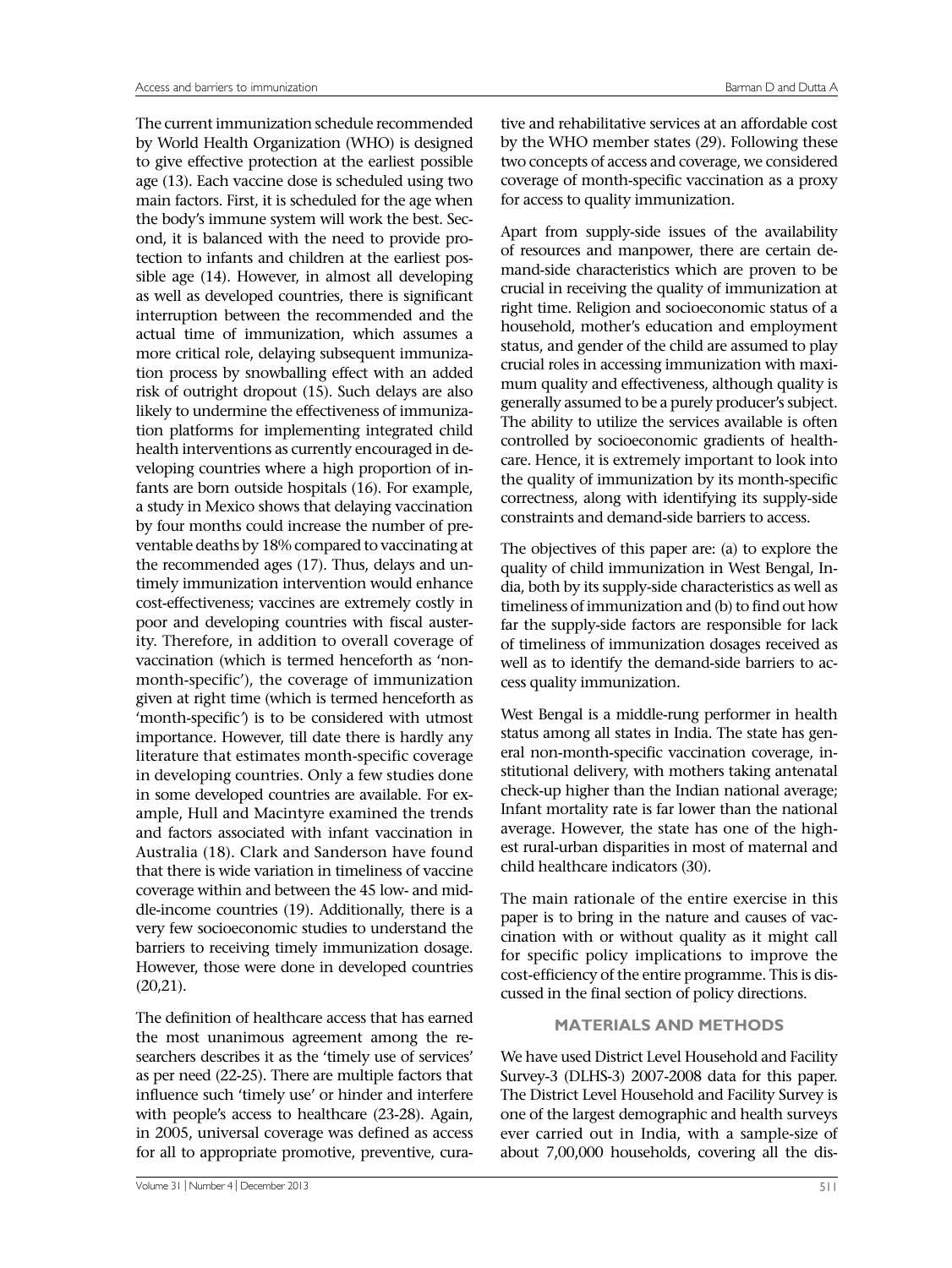tricts of the country. The present DLHS-3 is the third in the series and, as in two earlier rounds, is designed to provide estimates of maternal and child health, family planning, and other reproductive health services (31).

DLHS-3 adopted a multi-stage stratified probability proportion-to-size sampling design. The International Institute for Population Sciences (IIPS) was designated as the nodal agency for carrying out the survey. Bilingual sets of questionnaire in local language and in English, pertaining to household, ever-married women (aged 15-49 years), unmarried women (aged 15-24 years), were used. Separate sets of questionnaire for village and health facilities were used for gathering required information. DLHS covered only four types of government facilities: (a) subcentres, (b) primary health centres, (c) community health centres, and (d) district hospitals.

The household questionnaire collected information on all members and socioeconomic characteristics of the household, assets possessed, number of marriages and deaths in the household since January 2004. The questionnaire on ever-married women contained information on women's characteristics, maternal care, immunization and childcare, contraception and fertility preferences, reproductive health, including knowledge about HIV/AIDS. Each respondent was asked about her last surviving child and the last but one surviving child. The data included child's age, sex, and immunization status. If the immunization card was available and could be seen, the vaccine-wise date, month and year were copied from the card for BCG, Polio 0 (zero dose Polio vaccine), three doses of DPT, three doses of Polio and Measles vaccines and vitamin A. If the respondent could not show the child's immunization card, she was probed about all these vaccines one by one. Next, information on reasons for not vaccinating and on place of vaccination was collected.

The village-related questionnaire contained information on the availability of administrative services, health, education, water and sanitation, electricity, and other facilities. The data were collected from the same sampled villages where the household survey had been conducted.

For the first time, a population-based facility survey has been conducted in DLHS-3. At the district level, all community health centres and the district hospital were covered. Further, all subcentres and primary health centres, which were expected to serve the population of the sampled village, were also covered.

The health facility-related questionnaire contained information on human resources and their training, physical infrastructure (building, water supply, electricity, toilet facility, staff quarters, waste disposal), and on the availability of selected furniture, equipment, and essential drugs. Next, information was collected on services provided in the health facility in terms of beneficiaries. Lastly, information was collected on monitoring and supervision. Fieldwork in West Bengal was conducted during December 2007 to April 2008, gathering information from 22,213 households, 21,878 ever-married women, 725 villages, 688 subcentres, 290 Primary Health Centres, 335 Community Health Centres,

and 19 district hospitals.

For this paper, we used data from (a) ever-married women, (b) village, and (c) subcentres. Although the household-specific data were in the separate dataset, a few data, like those on religion, caste, economic status of the household, were also available in the dataset on ever-married women. Data on mother's age, educational status, and occupation were in the dataset on ever-married women. From the village-related questionnaire, we took data on the availability of village-level infrastructure, like availability of electricity and road connectivity. Among the sets of facility survey questionnaire, we considered subcentre because in as many as 82.7% cases, subcentre remained the place of vaccination. In fact, child immunization under the Universal Programme on Immunization is in the job responsibilities of the female health workers or auxiliary nurses and midwives (ANMs) who operate from the subcentre. From the subcentre-related questionnaire, we took data on the availability of human resources, the level of training, availability of equipment and drugs, and the vaccination-related consumables. There was no information about the side-effects of the immunization for children.

A child is considered fully vaccinated when she/he received a vaccination against tuberculosis (BCG), three doses of the diphtheria, whooping cough (pertussis) and tetanus (DPT) vaccine; three doses of the poliomyelitis (Polio) vaccine; and one dose of the Measles vaccine by the age of 12 months (Table 1). As per the immunization schedule followed in India, a child should first receive BCG at birth; there should be a gap of one month in between the three doses of DPT, and similar gap should be maintained in case of Polio vaccine as well (32). From BCG to Measles vaccine, there should be a gap of 9 months and, from DPT3 to Measles vaccine, the recommended gap is 5.5 months.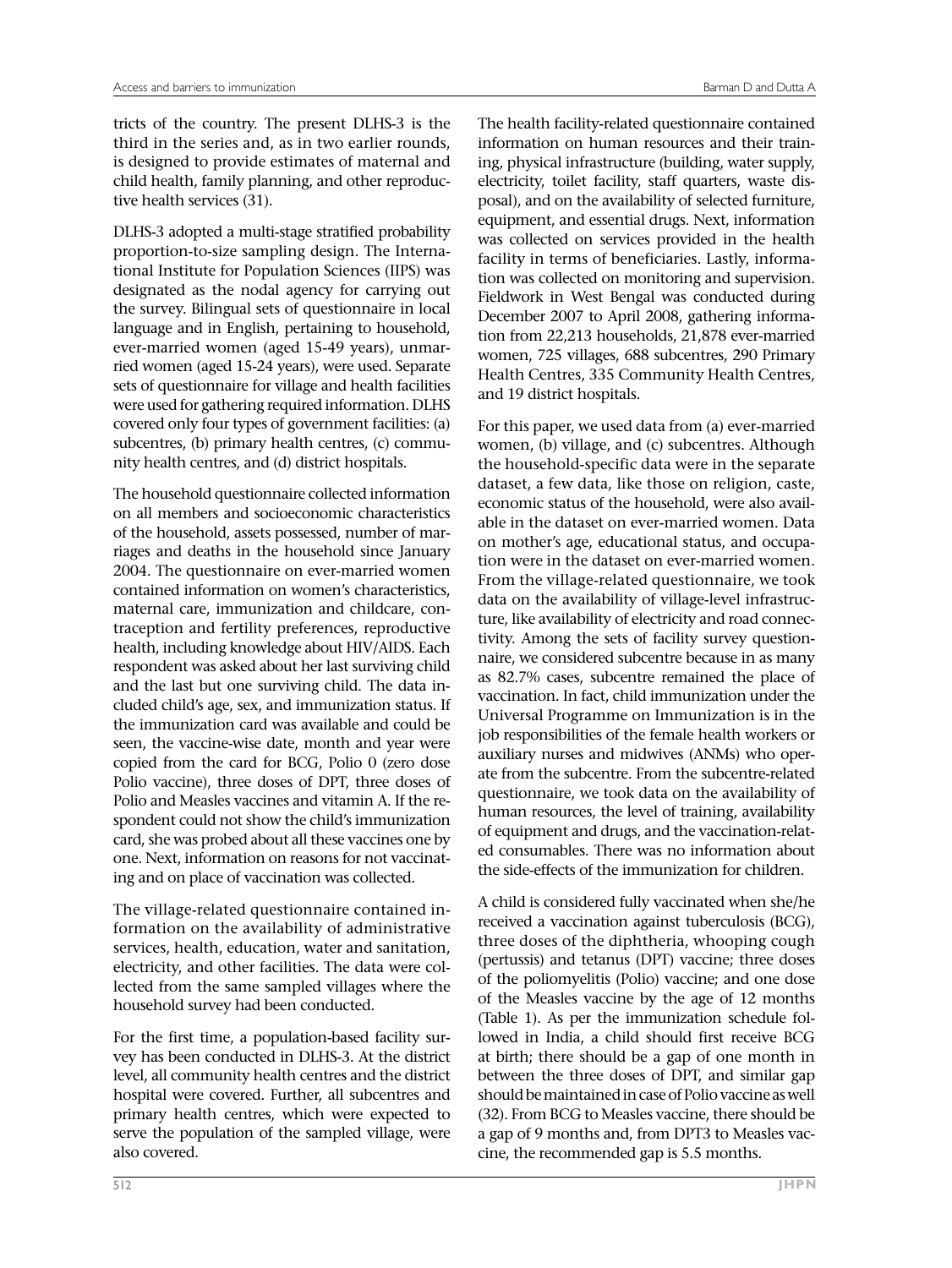| Table 1. Child immunization schedule                                             |                         |                        |  |  |  |
|----------------------------------------------------------------------------------|-------------------------|------------------------|--|--|--|
| Name of vaccine                                                                  | Scheduled time in month | Scheduled time in week |  |  |  |
| <b>BCG</b>                                                                       | At birth                |                        |  |  |  |
| <b>DPT</b>                                                                       | 1.5, 2.5, 3.5           | 6, 10, 14              |  |  |  |
| Polio                                                                            | 1.5, 2.5, 3.5           | 6, 10, 14              |  |  |  |
| Measles                                                                          | 9                       | 36                     |  |  |  |
| Source: GOI, http://cbhidghs.nic.in/hii2003/12.01.htm (accessed on 19 June 2011) |                         |                        |  |  |  |

From the questionnaire on ever-married women, the non-month-specific vaccine coverage included both mothers' records as well as information from vaccination card. However, for month-specific cases where one needs to calculate the actual time of taking the vaccine, only the children for whom the vaccine cards were available and could be actually seen were incorporated.

Hence, while the non-month-specific immunization status can be divided into three categories full, partial, and no—month-specific cases were divided into two categories—full and partial. As month-specific vaccine coverage was calculated from the vaccination cards only, there was not any case of 'no' coverage.

As different information was available from three different datasets, we merged the three datasets and prepared a single data file. All these individual datasets actually have the similar coding for state, district, and village. Therefore, we merged these different datasets and made a single one, using these codes. Lastly, given the definition of full immunization for its calculation, we considered only those children who were aged between 12 and 23 months. The merged dataset had 1,636 children.

In this merged dataset, we generated variables for each vaccine, showing the age in month at which the individual vaccines were received, based on the information collected from the immunization card. For calculating the time interval in month for each of these vaccines, we deducted the month at which a particular vaccine was received from the prior one, which a child should receive as per the schedule. Here, we considered six intervals: (i) in between DPT1 and DPT2, (ii) in between Polio1 and Polio2, (iii) in between DPT2 and DPT3, (iv) in between Polio2 and Polio3, (v) in between BCG and Measles vaccine, and (vi) in between DPT3 and Measles vaccine. For gaining further insight into the problem of non-month and month-specific immunization coverage, we divided the immunization coverage in two parts: Polio vaccine coverage and other non-Polio vaccines coverage. While the first one included three oral vaccines against polio,

the next one comprised vaccine against childhood tuberculosis (BCG), three shots for diphtheria, pertusiss, and tetanus (DPT), and one shot for measles. The rationale of dividing the total vaccines in two categories is that, for both types, we need separate set of infrastructure altogether. While the Polio vaccine is oral, non-Polio vaccines are injectable and, hence, need specific training, infrastructure, and awareness for success.

In the paper, we divided all the districts of West Bengal into two groups, namely poor-performing Health System Development Initiative (HSDI) districts and relatively better-performing Non-HSDI districts. In six districts (Murshidabad, Bankura, Puruliya, Maldah, Uttar Dinajpur, and Birbhum) the DFID-funded HSDI programme was launched in 2004 for improvement in infrastructure. The rest of the districts were taken together in non-HSDI category (33).

To understand the present infrastructure status and quality of human resources in terms of training received at the subcentres in these two groups of districts, we considered the variables from the supply-side, which are supposed to be crucial for delivery of services with precision. As per literature (12) and available data in DLHS-3, we considered the availability of Paracetamol drug (used for reducing side-effects in non-polio cases), disposable syringes, vaccine carriers, share of auxiliary nurse-midwives (ANMs) with immunization training, and share of subcentres visited by senior officers one month before survey. While the last one indicates the presence of monitoring mechanism, the one before that stands for the technical competence of the frontline health workers who perform the duty in immunization sessions in most cases.

Given the study objective, we considered monthspecific vaccine coverage as dependent variable. It was a categorical variable showing whether the child received all the vaccines at right month (or month-specific) or not. We considered three different dependent variables: (a) all month-specific vaccines or month-specific full immunization coverage, (b) month-specific Polio vaccines coverage, and (3) month-specific non-Polio vaccines coverage.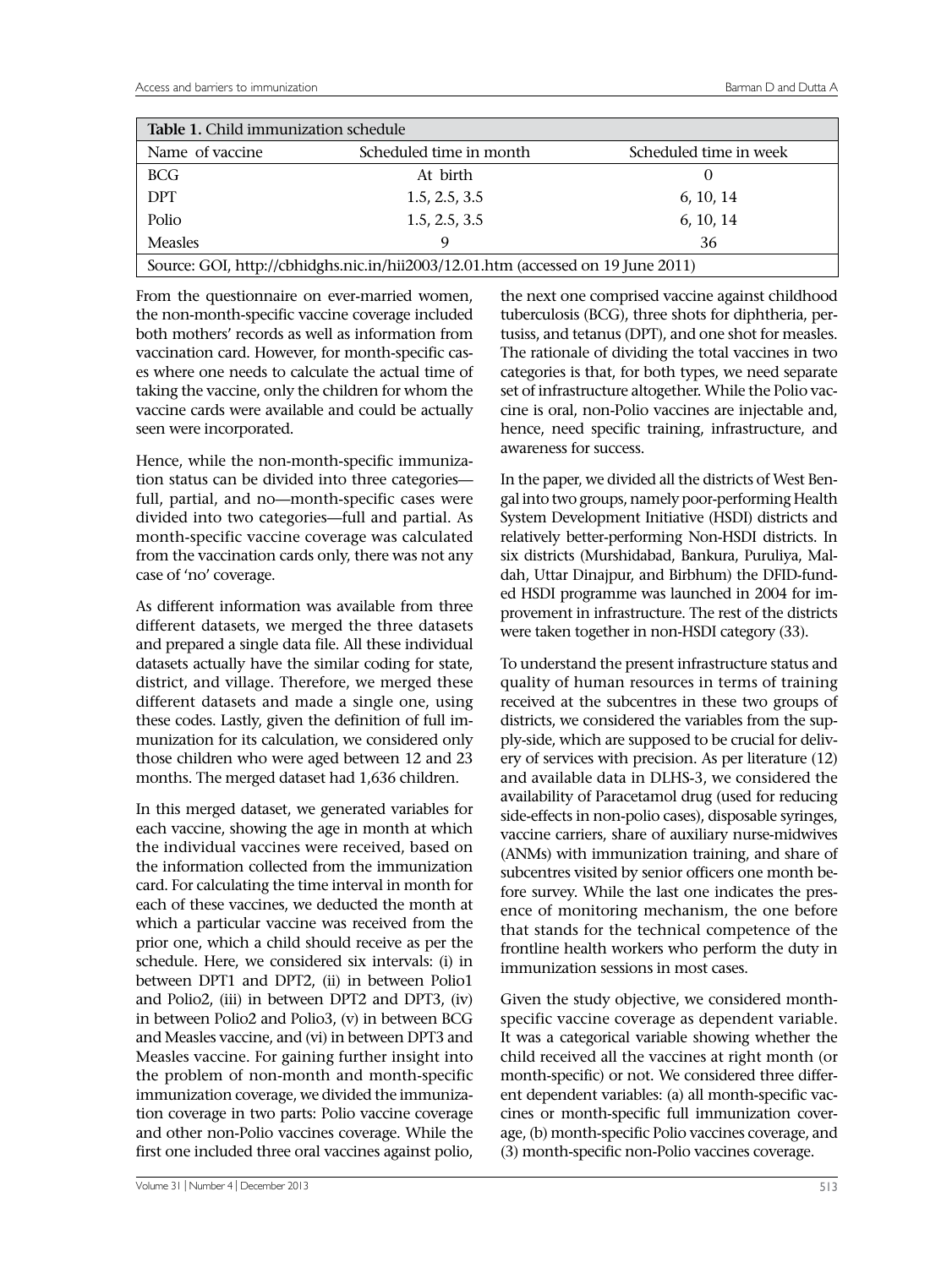Independent variables can be clubbed under two groups: (a) demand and (b) supply. From demandside, we considered variables on background characteristics, like gender of the child, place of delivery, birth order, education and employment status of the mother, and religion and economic status of the household. From supply-side, we took village electrification status and availability of male health worker and constructed two indices—one for drug and another for equipment, using Principal Component Analysis (PCA). For the economic status of the household, we divided the wealth index score already given in the dataset on ever-married women into five quintiles.

Under the equipment index, availability of instrument sterilizer, auto-disposable syringe, hub cutter, B.P instrument, stethoscope, weighing machine both for infants and adults, haemoglobinometer, foetoscope, SIMS speculum, IUD insertion kit, and

vaccine carrier were included (all those available in DLHS-3). Scale reliability coefficient for equipment index is 0.81. The score was divided into five quintiles, the poorest one was considered reference category, and the rest four categories were clubbed together (34).

The drug index was also constructed using the same method. Under the drug index, drug kit A, drug kit B, IFA tablet, vitamin A solution, ORS packet, injection Gentamycin, Magnesium sulphate, Ampcilin capsule, Metronidazole, Misoprostol, and Paracetamol tablets were incorporated, if these were available in the SC and were not out of stock for more than 10 days during the last one month [Scale reliability coefficient for drug index is 0.84]. Similar method was followed for creating the categories.

Statistical software STATA (StataIC 10) was used for data analysis.

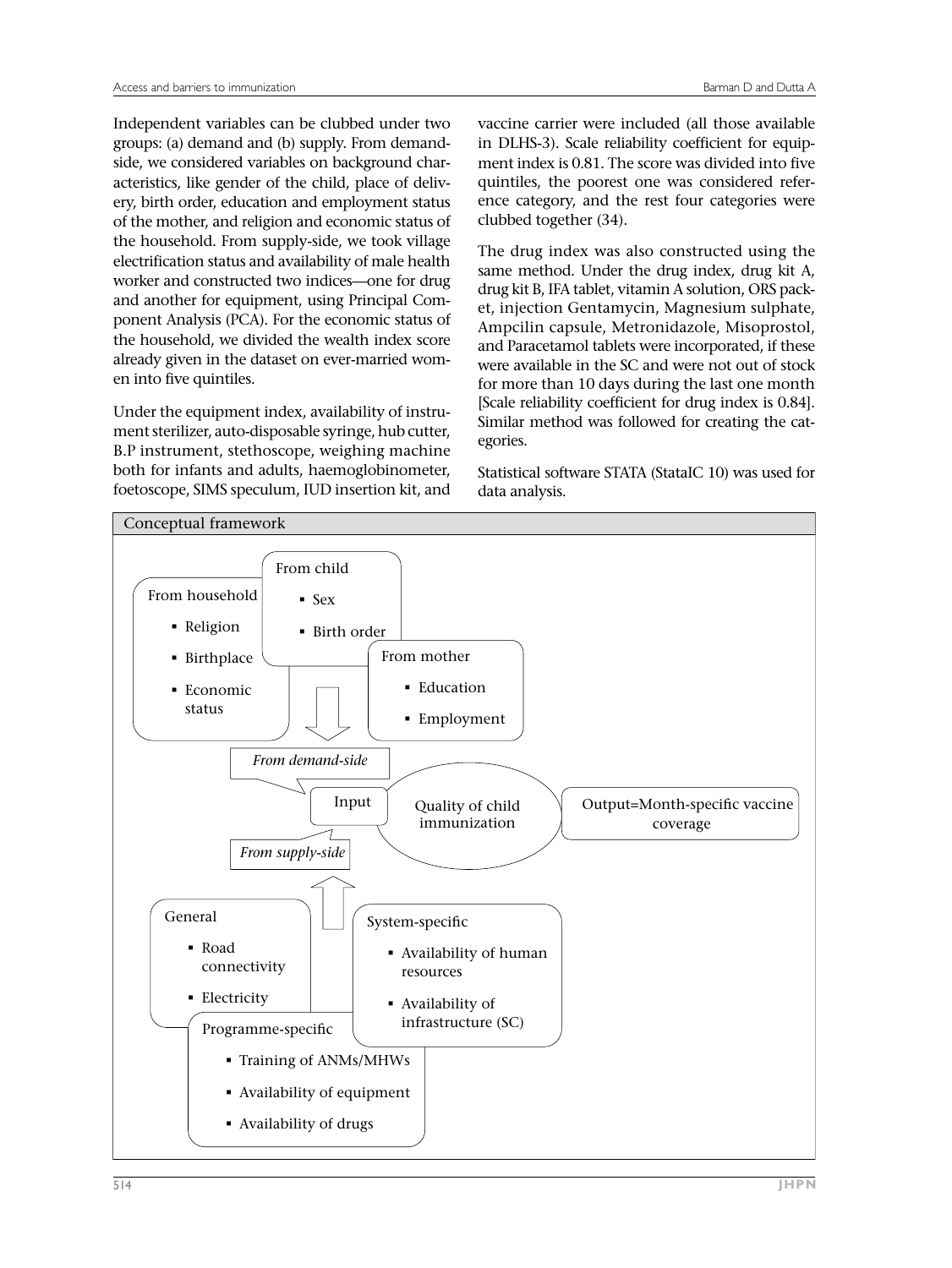Given the binary dependent variable, we used logistic regression to identify the barriers to accessing the month-specific vaccine coverage. Logistic regression model is a discrete regression model. When the dependent variable assumes discrete values, we called it a discrete regression model. The simplest of these models has a binary dependent variable 'y', which can assume only two values. Usage of such a model is very common in social science and medical sciences where the outcome variable is binary in nature. More importantly, one is likely to have categorical variable when one is measuring an attribute. For example, in the present case, we considered the month-specific immunization coverage as dependent variable where a child can either be fully immunized or be partially immunized.

## **RESULTS**

**A time interval in between the vaccines and month-specific vaccine coverage** 

From DLHS-3 data, we found that the recommended intervals in between each vaccine were not maintained in West Bengal (Table 2). The average interval between DPT1 and DPT2 remained 1.6 months while the same in between DPT2 and DPT3 was 1.8 months. While the average interval exceeded the recommended interval in between three dosages of DPT and BCG to Measles vaccine, the same in between DPT3 and Measles vaccine was less than the recommended one. The shortest interval in all these six cases remained zero.

However, looking at the median, mean, and interquartile ranges, it becomes clear that there were several outliers to the entire month-specific data. Figure 1 shows the presence of outliers within the DPT2 and DPT3 gap.

Continuing with the non-month-specific vaccine coverage, we found that the non-month-specific full immunization coverage was 75.9% while that for month-specific coverage was only 16.4% (Table 3). We found that the proportion of children who received all the month-specific non-Polio vaccines was only 17% while that of children who received all the non-month-specific non-Polio vaccines was as high as 76.9%.

**Status at the subcentres of HSDI, non-HSDI districts, and West Bengal state average**

The availability of ANMs with immunization training was less in HSDI group of districts compared to non-HSDI group (Table 4). Vaccine carrier was available in 8% SCs while it was not available in 3% SCs in non-HSDI group. In both these groups, autodisposable syringe was available in as much as 97% SCs. In terms of availability of Paracetamol, SCs under HSDI group marginally lagged behind their counterparts. There was a difference of 5 percentage points in between SCs from HSDI and non-HSDI group of districts in terms of percentage of SCs having visit by monitoring staff during the last month prior to the survey. It was less in HSDI group. Male health workers were available in 37% SCs for HSDI group and in 43% SCs for non-HSDI group.

## **Socioeconomic correlates: a demand-side story of immunization with quality**

Table 5 shows the share of demographic, social and economic categories with month-specific coverage of Polio and non-Polio vaccines. In the dataset, 1,338 children were with vaccination card. Out of those children, most were of the second birth order. More male children received all the month-specific doses of Polio and non-Polio vaccines compared to female children. In both the cases, when the child was delivered at home, month-specific immunization coverage was lower compared to that of child

| Table 2. Recommended and average interval across the different dosages of vaccines as per card only,<br>West Bengal, 2007-2008 |                                     |                                 |                                |                                 |         |
|--------------------------------------------------------------------------------------------------------------------------------|-------------------------------------|---------------------------------|--------------------------------|---------------------------------|---------|
| Name of vaccine                                                                                                                | Recommended<br>interval in<br>month | Shortest inter-<br>val in month | Longest inter-<br>val in month | Average<br>interval<br>in month | Median* |
| DPT1-DPT2 (dpt2int)                                                                                                            |                                     |                                 | 19                             | 1.6                             | 1(1)    |
| DPT2-DPT3 (dpt3int)                                                                                                            |                                     |                                 | 16                             | 1.8                             | 1(1)    |
| Polio1-Polio2 (p2int)                                                                                                          |                                     | $\Omega$                        | 14                             | 1.6                             | 1(1)    |
| Polio2-Polio3 (p3int)                                                                                                          |                                     |                                 | 18                             | 1.8                             | 1(1)    |
| <b>BCG-Measles</b> (mslint)                                                                                                    | 9                                   |                                 | 20                             | 9.1                             | 9(2)    |
| DPT3-Measles (mslint1)                                                                                                         | 5.5                                 |                                 | 13                             | 4.5                             | 5(2)    |
| *Interquartile range in parentheses; Source: Calculated from DLHS-3, 2007-2008                                                 |                                     |                                 |                                |                                 |         |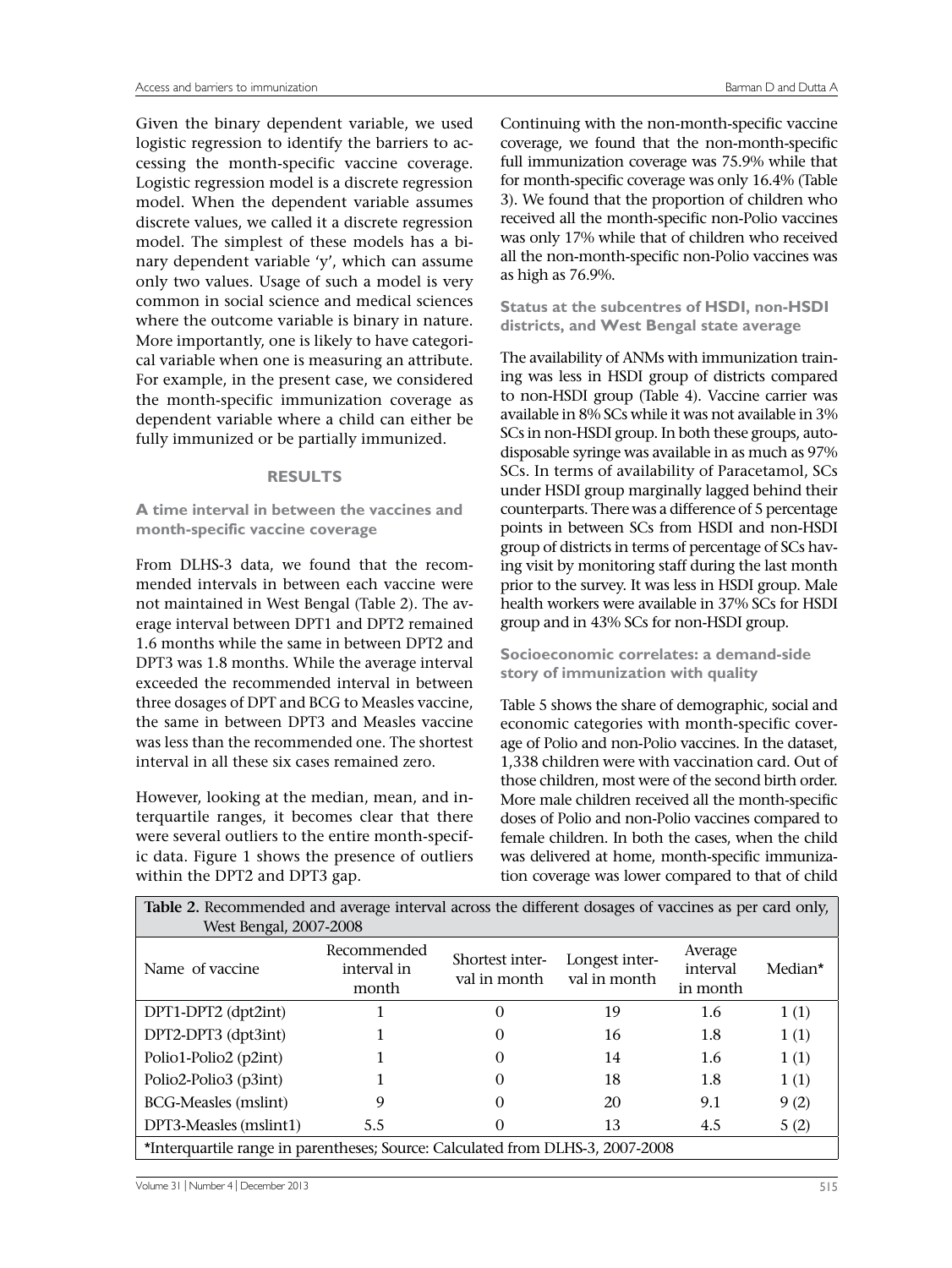

Source: Calculated from DLHS-3, 2007-2008

| Table 3. Month-specific and non-month-specific vaccine coverage (%)                                     |                                 |                             |  |  |  |
|---------------------------------------------------------------------------------------------------------|---------------------------------|-----------------------------|--|--|--|
| Type of vaccine                                                                                         | Non-month-specific <sup>†</sup> | Month specific <sup>#</sup> |  |  |  |
| All vaccines                                                                                            | 75.9                            | 16.4                        |  |  |  |
| Polio (3 Polio doses)                                                                                   | 84.0                            | 25.4                        |  |  |  |
| Non-Polio (BCG, 3 doses of DPT)<br>and Measles vaccine)                                                 | 76.9                            | 17.0                        |  |  |  |
| †Out of total 1,636 children; ‡Out of 1,338 children with vaccine card; Source: Calculated from DLHS-3, |                                 |                             |  |  |  |

<sup>2007-2008</sup>

| Table 4. Availability of supply-side features in all subcentres covered |               |             |           |  |  |
|-------------------------------------------------------------------------|---------------|-------------|-----------|--|--|
| Indicator                                                               | All districts | <b>HSDI</b> | Non-HSDI  |  |  |
|                                                                         |               | districts   | districts |  |  |
| ANMs with immunization training                                         | 70.2          | 69.6        | 71.9      |  |  |
| Vaccine carrier available                                               | 93.9          | 92.2        | 96.5      |  |  |
| Auto-disposable syringe available                                       | 96.4          | 97.0        | 97.0      |  |  |
| Paracetamol available on the day of survey                              | 86.6          | 87.8        | 85.7      |  |  |
| Any monitoring staff visited the SC during the last month               | 64.5          | 62.0        | 67.2      |  |  |
| Availability of male health workers                                     | 39.0          | 36.6        | 42.5      |  |  |
| Source: Calculated from DLHS-3, 2007-2008                               |               |             |           |  |  |

delivered at any institution. Month-specific immunization coverage was higher among employed mothers compared to unemployed mothers. Hindu children had higher month-specific coverage for both the vaccines. Immunization coverage also improved with higher economic quintile for complete dosages of both types of vaccinations. At the SC level, percentage of complete Polio and non-Polio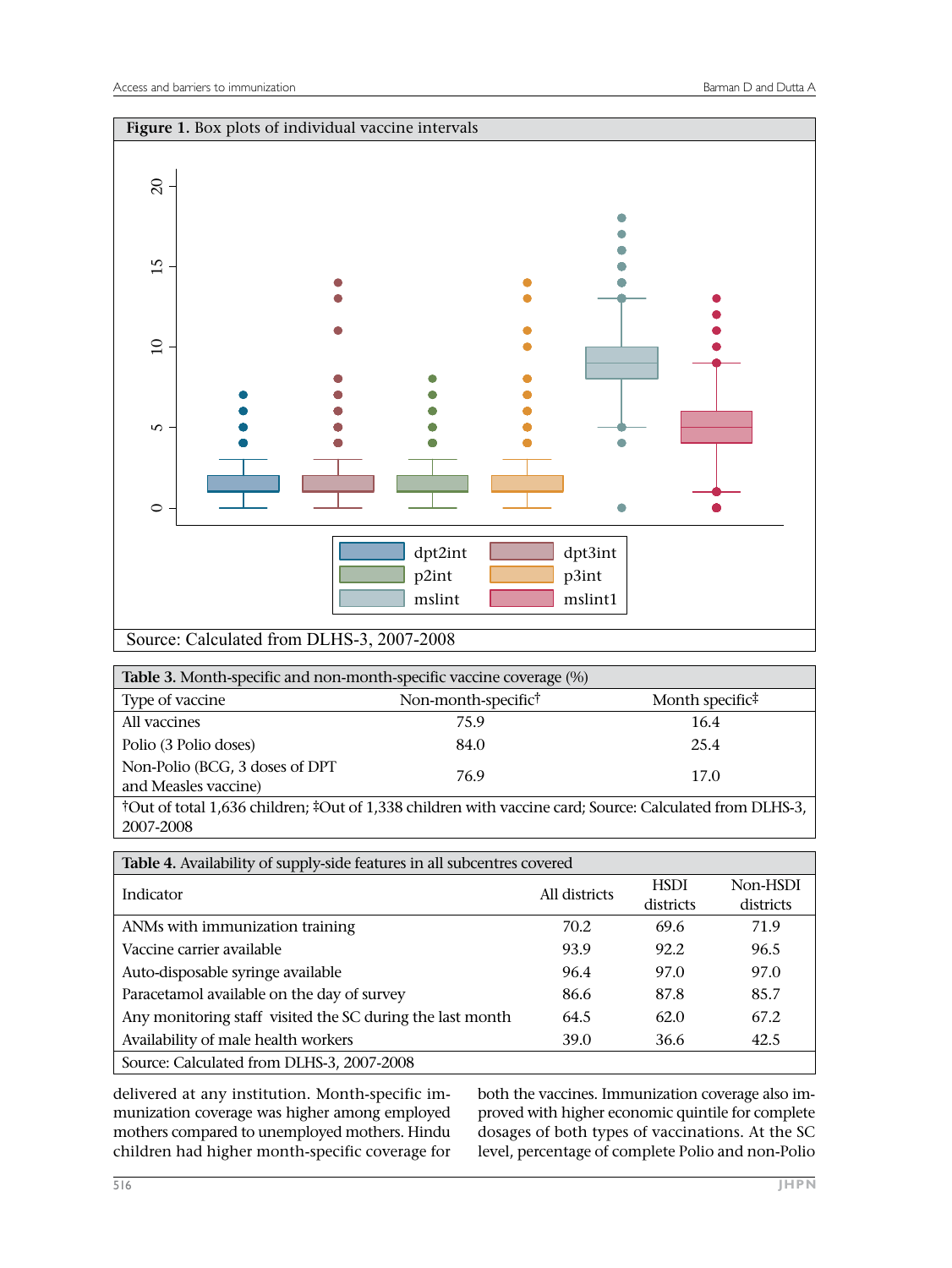| Table 5. Background characteristics of children in terms of month-specific immunization coverage |            |                      |            |                             |            |
|--------------------------------------------------------------------------------------------------|------------|----------------------|------------|-----------------------------|------------|
|                                                                                                  | Total      | Month-specific Polio |            | Month-specific<br>non-Polio |            |
| Variable                                                                                         |            | Partial              | Full       | Partial                     | Full       |
|                                                                                                  | 1,338      | 998                  | 340        | 1,110                       | 228        |
| Characteristics of children                                                                      |            |                      |            |                             |            |
| Gender of the child: Male                                                                        | 695 (51.9) | 511 (73.5)           | 184(26.5)  | 577 (83.0)                  | 118 (17.0) |
| Female                                                                                           | 643 (48.1) | 487 (75.7)           | 156(24.3)  | 533 (82.9)                  | 110(17.1)  |
| Birth order of the child                                                                         | 2.0(1.3)   | 1.8(1.0)             | 2.1(1.3)   | 1.7(0.9)                    | 2.1(1.3)   |
| Place of delivery: Home                                                                          | 704 (52.6) | 571 (81.1)           | 133 (18.9) | 630 (89.5)                  | 74 (10.5)  |
| Institution                                                                                      | 634 (47.4) | 427 (67.4)           | 207 (32.6) | 480 (75.7)                  | 154 (24.3) |
| Mother's characteristics                                                                         |            |                      |            |                             |            |
| Mother's employment: Unemployed                                                                  | 949 (70.9) | 702 (74.0)           | 247 (26.0) | 775 (81.7)                  | 174(18.3)  |
| Employed                                                                                         | 389 (29.1) | 296 (76.1)           | 93 (23.9)  | 335 (86.1)                  | 54 (13.9)  |
| Mother's education: Non-literate                                                                 | 485 (36.2) | 399 (82.3)           | 86 (17.7)  | 438 (90.3)                  | 47(9.7)    |
| Up to primary (Class IV)                                                                         | 284 (21.2) | 214 (75.4)           | 70(24.7)   | 247 (87.0)                  | 37(13.0)   |
| Up to middle school (Class VIII)                                                                 | 370 (27.6) | 263(71.1)            | 107 (28.9) | 290 (78.4)                  | 80 (21.6)  |
| Class IX and above                                                                               | 199 (14.9) | 122(61.3)            | 77 (38.7)  | 135 (67.8)                  | 64 (32.2)  |
| Religion: Hindu and others                                                                       | 915 (68.4) | 667 (70.7)           | 276 (29.3) | 747 (79.2)                  | 196 (20.8) |
| Muslim                                                                                           | 395 (29.5) | 331 (83.8)           | 64 (16.2)  | 363 (91.9)                  | 32(8.1)    |
| Household characteristics                                                                        |            |                      |            |                             |            |
| Quintile: Poorest                                                                                | 291 (22.6) | 235 (80.8)           | 56(19.2)   | 260 (89.4)                  | 31(10.7)   |
| Poorer                                                                                           | 286 (22.2) | 224 (78.3)           | 62(21.7)   | 251 (87.8)                  | 35(12.2)   |
| Middle                                                                                           | 262 (20.4) | 193(73.7)            | 69(26.3)   | 218 (83.2)                  | 44 (16.8)  |
| Richer                                                                                           | 266 (20.7) | 195 (73.3)           | 71(26.7)   | 211 (79.3)                  | 55 (20.7)  |
| Richest                                                                                          | 182(14.1)  | 110(60.4)            | 72 (39.6)  | 123 (67.6)                  | 59 (32.4)  |
| Village characteristics                                                                          |            |                      |            |                             |            |
| Village electrified: No                                                                          | 302(23.9)  | 223 (73.8)           | 79 (26.2)  | 251 (83.1)                  | 51(16.9)   |
| Yes                                                                                              | 957 (76.0) | 719 (75.1)           | 238 (24.9) | 797 (83.3)                  | 160(16.7)  |
| Subcentre characteristics                                                                        |            |                      |            |                             |            |
| Male health worker: No                                                                           | 701(60.1)  | 539 (76.9)           | 162(23.1)  | 594 (84.7)                  | 107(15.3)  |
| <b>Yes</b>                                                                                       | 466 (40.0) | 329 (70.6)           | 137(29.4)  | 372 (79.8)                  | 94 (20.2)  |
| Equipment index: Poorest                                                                         | 223 (19.2) | 186 (83.4)           | 37(16.6)   | 204 (91.5)                  | 19(8.5)    |
| 2nd-5th quintiles                                                                                | 940 (80.8) | 678 (72.1)           | 262(27.9)  | 758 (80.6)                  | 182 (19.4) |
| Essential drug index: Poorest                                                                    | 243 (21.5) | 178(73.3)            | 65(26.8)   | 189 (77.8)                  | 54 (22.2)  |
| 2nd-5th quintiles                                                                                | 888 (78.5) | 667 (75.1)           | 221 (24.9) | 750 (84.5)                  | 138(15.5)  |
| During last month                                                                                |            |                      |            |                             |            |
| SC visited by MO/LHV/MHW: No                                                                     | 409(35.1)  | 312(76.3)            | 97(23.7)   | 349 (85.3)                  | 60(14.7)   |
| Yes                                                                                              | 758 (64.9) | 556 (73.4)           | 202(26.7)  | 617 (81.4)                  | 141 (18.6) |
| Source: Calculated from DLHS-3, 2007-2008                                                        |            |                      |            |                             |            |

vaccinations improved with the availability of male health workers and health workers' visit to SCs.

Table 6 represents the results of logistic regressions for month-specific Polio, non-Polio and full vaccine coverage. Among the characteristics of children, gender of the child and birth order did not come out as significant predictor for any of the monthspecific vaccine coverage. The children who were delivered at any institution were 1.2 times (95% CI 0.9-1.7) more likely to have all the month-specific coverage for Polio vaccines. The same was 1.8 for month-specific non-Polio (95% CI 1.1-2.4) and full immunization (95% CI 1.1-2.4) coverage. Moth-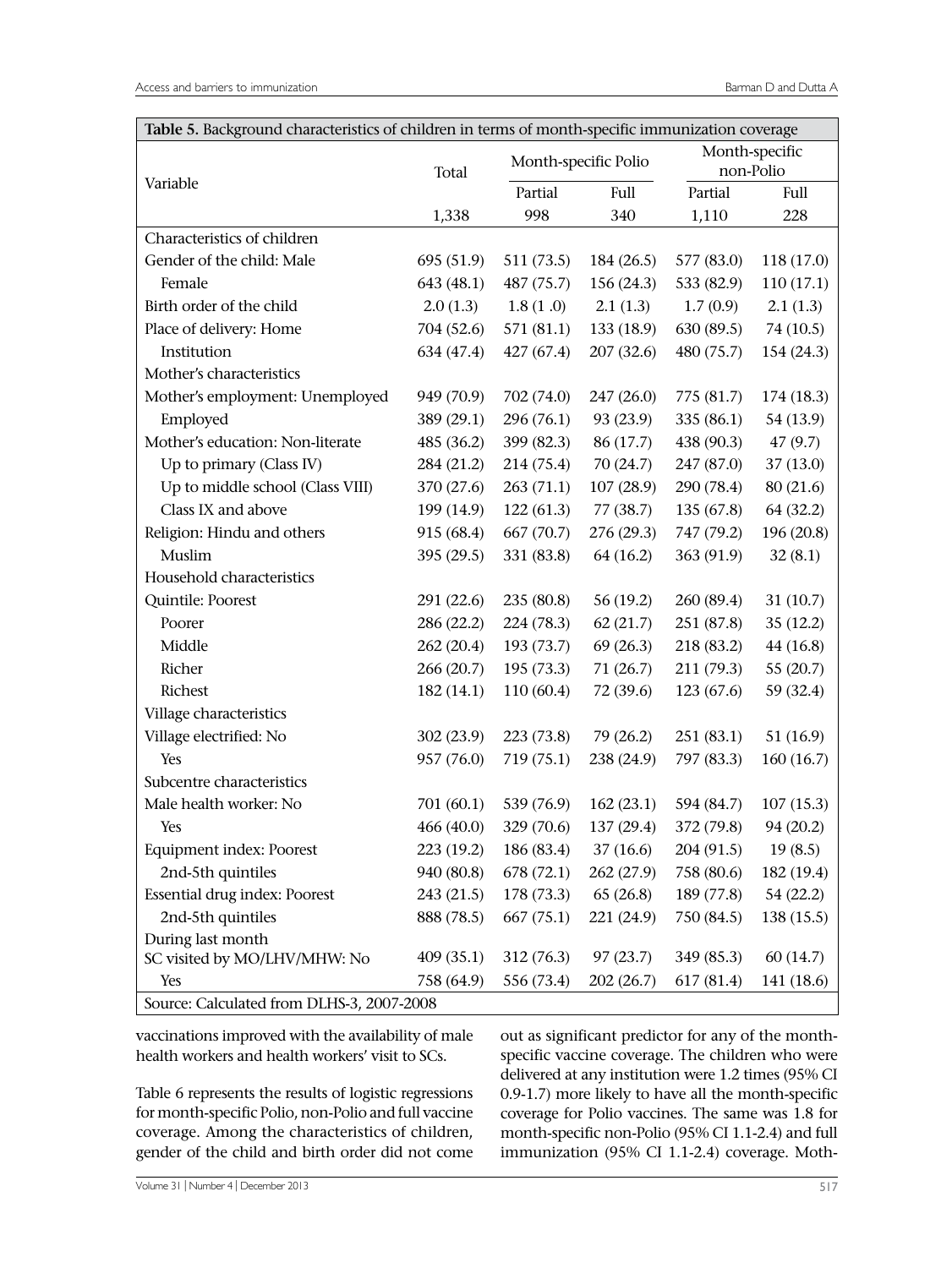| Table 6. Odds of child being fully immunized by month-specific Polio and non-Polio cases |                                  |                                           |                                 |  |
|------------------------------------------------------------------------------------------|----------------------------------|-------------------------------------------|---------------------------------|--|
| Variable                                                                                 | Month-specific<br>Polio coverage | Month-specific<br>non-Polio cover-<br>age | Month-specific<br>full coverage |  |
| Child characteristics                                                                    |                                  |                                           |                                 |  |
| Gender of the child: Male (ref.)                                                         |                                  |                                           |                                 |  |
| Female                                                                                   | $0.81(0.6-1.1)$                  | $1.15(0.8-1.6)$                           | $1.08$ $(0.8-1.5)$              |  |
| Birth order of the child                                                                 | $1.19(0.9-1.7)$                  | $1.04(0.7-1.5)$                           | $1.02(0.7-1.5)$                 |  |
| Place of delivery: Home (ref.)                                                           |                                  |                                           |                                 |  |
| Institution                                                                              | $1.21(0.9-1.7)$                  | $1.63(1.1-2.4)$                           | $1.6(1.1-2.4)$                  |  |
| Mother's characteristics                                                                 |                                  |                                           |                                 |  |
| Mother's employment: Unemployed (ref.)                                                   |                                  |                                           |                                 |  |
| Employed                                                                                 | $0.85(0.6-1.2)$                  | $0.73(0.5-1.1)$                           | $0.66(0.4-1.0)$                 |  |
| Mother's education: Non-literate (ref.)                                                  |                                  |                                           |                                 |  |
| Up to primary (Class IV)                                                                 | $1.09(0.7-1.7)$                  | $1.01(0.6-1.8)$                           | $0.95(0.5-1.7)$                 |  |
| Up to middle school (Class VIII)                                                         | $1.45(0.9-2.3)$                  | $1.53(0.9-2.6)$                           | $1.55(0.9-2.6)$                 |  |
| Class IX and above                                                                       | $1(0.6-1.8)$                     | $1.19(0.6-2.3)$                           | $1.20(0.6-2.3)$                 |  |
| Religion: Hindu (ref.)                                                                   |                                  |                                           |                                 |  |
| Muslim                                                                                   | $0.39(0.2-0.7)$                  | $0.52(0.3-1.0)$                           | $0.52(0.3-1.1)$                 |  |
| Household characteristics                                                                |                                  |                                           |                                 |  |
| Quintile: Poorest (ref.)                                                                 |                                  |                                           |                                 |  |
| Poorer                                                                                   | $1.04(0.6-1.7)$                  | $0.92(0.5-1.6)$                           | $0.96(0.5-1.7)$                 |  |
| Middle                                                                                   | $1.05(0.6-1.8)$                  | $0.77(0.4-1.4)$                           | $0.78(0.4-1.5)$                 |  |
| Richer                                                                                   | $1.67(1.0-2.8)$                  | $1.2(0.7-2.2)$                            | $1.25(0.7-2.3)$                 |  |
| Richest                                                                                  | $1.88(1.0-3.6)$                  | $1.66(0.8-3.4)$                           | $1.72(0.8-3.5)$                 |  |
| Village characteristics                                                                  |                                  |                                           |                                 |  |
| Village electrified: No (ref.)                                                           |                                  |                                           |                                 |  |
| Yes                                                                                      | $0.88(0.6-1.3)$                  | $0.88(0.6-1.3)$                           | $0.84(0.5-1.3)$                 |  |
| Subcentre characteristics                                                                |                                  |                                           |                                 |  |
| Male health worker: No (ref.)                                                            |                                  |                                           |                                 |  |
| Yes                                                                                      | $1.74(1.3-2.4)$                  | $1.65(1.1-2.4)$                           | $1.51(1.0-2.2)$                 |  |
| Equipment index: Poor (ref.)                                                             |                                  |                                           |                                 |  |
| <b>Better</b>                                                                            | $2.78(1.8-4.4)$                  | $3.39(1.9-6.0)$                           | $3.2(1.8-5.7)$                  |  |
| Essential drug index: Poor (ref.)                                                        |                                  |                                           |                                 |  |
| <b>Better</b>                                                                            | $0.73(0.5-1.0)$                  | $0.58(0.4-0.9)$                           | $0.61(0.4-0.9)$                 |  |
| Supervisor visited at least once in last 1<br>month: No (ref.)                           |                                  |                                           |                                 |  |
| Yes                                                                                      | $0.94(0.7-1.3)$                  | $0.76(0.5-1.1)$                           | $0.85(0.6-1.3)$                 |  |
| District* Religion Interactive Dummy                                                     |                                  |                                           |                                 |  |
| HSDI-Hindu                                                                               | $1.15(0.8-1.7)$                  | $1.14(0.7-1.7)$                           | $1.25(0.8-1.9)$                 |  |
| HSDI-Muslim                                                                              | $0.74(0.3-1.6)$                  | $0.43(0.2-1.1)$                           | $0.47(0.2-1.3)$                 |  |
| LR chi <sub>2</sub>                                                                      | 107.3                            | 107.9                                     | 106.5                           |  |
| Prob > chi2                                                                              | $\overline{0}$                   | $\boldsymbol{0}$                          | $\mathbf{0}$                    |  |
| Pseudo R2                                                                                | 0.1                              | 0.12                                      | 0.12                            |  |
| Figures in parentheses are 95% CI; Source: Analyzed from DLHS-3, 2007-2008               |                                  |                                           |                                 |  |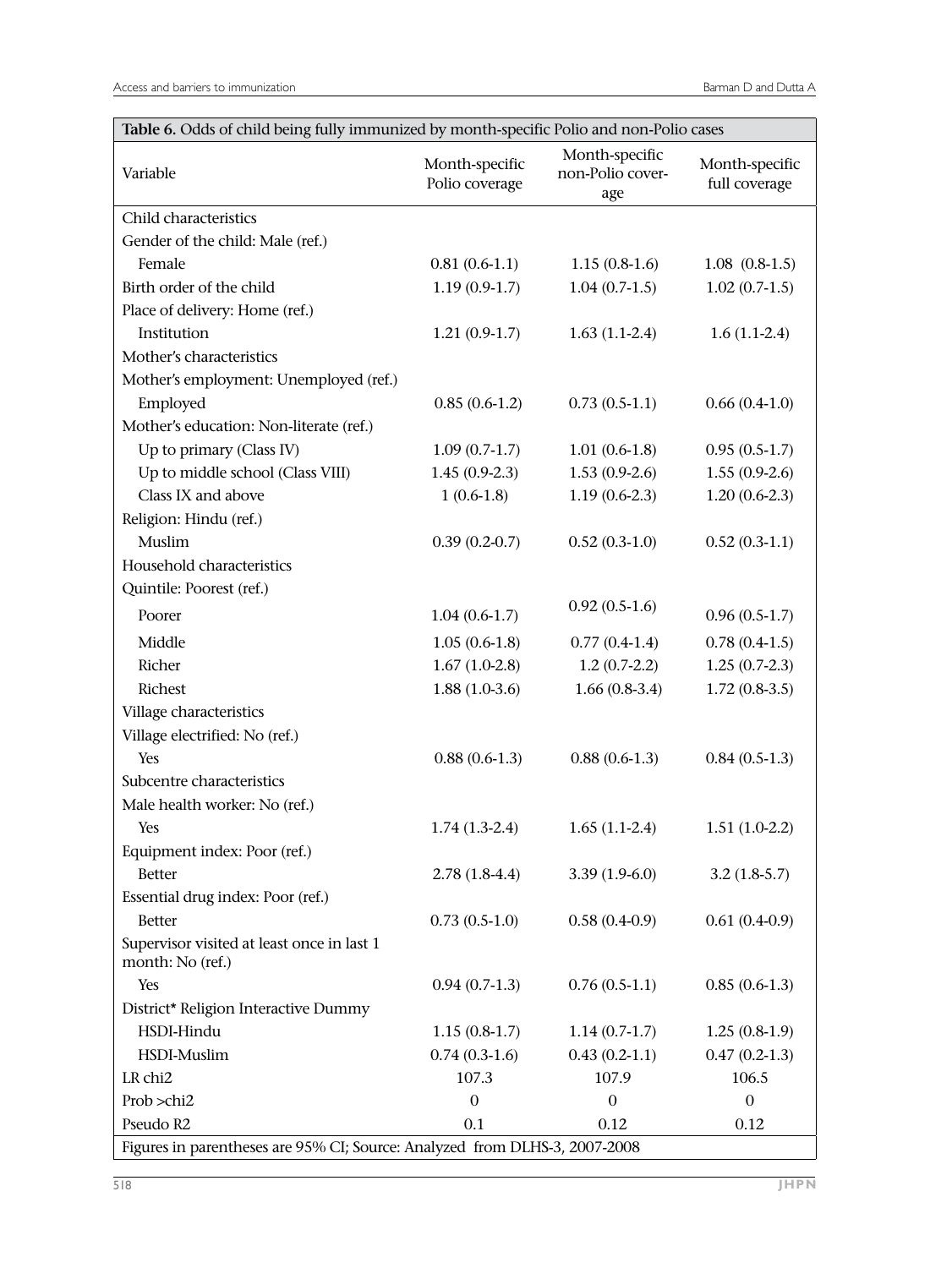er's education came out as a significant predictor for the month-specific vaccine coverage but only when she was educated up to middle school. If the mother was employed, the child was less likely to receive month-specific vaccines; however, it came out as significant only in the case of month-specific full vaccine coverage (OR 0.7, 95% CI 0.4-1.0).

A Muslim child was less likely to be fully vaccinated compared to Hindu and other counterparts in the case of month-specific Polio (OR 0.4, 95% CI 0.2-0.7), non-Polio (OR 0.5, 95% CI 0.3-1.0), and full vaccination coverage (OR 0.5, 95% CI 0.3-1.1). Household economic status came out as a significant determinant only in the case of month-specific Polio vaccine coverage. With the availability of male health workers, children were 1.7 times more likely to have all the month-specific Polio (95% CI 1.3-2.4) and non-Polio (95% CI 1.1-2.4) vaccine coverage. In the case of full vaccine coverage, it was 1.5 times (95% CI 1.0-2.2) more likely.

When the subcentre belonged to higher quintile in terms of equipment index, the child was more likely to be fully vaccinated in terms of monthspecific Polio (OR 2.8, 95% CI 1.8-4.4), non-Polio (OR 3.4, 95% CI 1.9-6.0) and full (OR 3.2, 95% CI 1.8-5.7) vaccine coverage. On the other hand, if the subcentre belonged to higher quintile in terms of drug index, the child was less likely to be fully vaccinated in terms of month-specific Polio (OR 0.7, 95% CI 0.5-1.0), non-Polio (OR 0.6, 95% CI 0.4-0.9) and full (OR 0.6, 95% CI 0.4-0.9) vaccine coverage. With the SC being visited by any medical officer during the last month, the child was less likely to receive month-specific coverage for all types of vaccines. However, it did not come out as a significant predictor.

## **DISCUSSION**

The subcentre-level infrastructure and human resource availability were poorer for the HSDI group of districts compared to their non-HSDI counterparts with respect to vaccine carrier and male health workers. Greater unavailability of vaccine carriers in HSDI group of districts means that the health workers could not preserve the vaccines at the recommended temperature, and this seriously undermined the issue of quality.

Moreover, questions can be raised in terms of training imparted to ANMs on immunization process. While this was their foremost crucial duty, along with maternal care, limited exposure to specific training for them could seriously truncate their

ability to offer quality services to the community. In fact, this training was not provided to ANMs considering the need in relatively backward districts in HSDI group. As most training sessions take place in district headquarters and are organized by district office, the efficiency and eagerness of that office makes a lot of difference. At the same time, the schedules of training sessions are prepared by various sub-divisions of health department at the state capital, and often there are overlapping dates meaning limited applications. As found in this study, the share of ANMs with such training was less in HSDI districts compared to non-HSDI districts.

Availability of male health workers played a crucial role in convincing the male folks of the village about the need of use of maternal and childcare services; they also looked after the general publichealth situation in the village. The availability was extremely limited in HSDI districts (many of which were dominated by socially-backward classes where it was difficult to break the traditional views about non- or suboptimal use of childcare services) while, on the whole, male health workers were less in entire West Bengal. Also, the monitoring mechanism appeared to be pretty weak in the state.

Among the characteristics of children, gender of the child and birth order did not appear to be significant predictors in any type of vaccines. This contradicts findings from some of the earlier studies on simple coverage, particularly in South Asia (35,36,37), although findings from some studies do support our observation for simple coverage too (6,38). Place of delivery influenced the vaccine coverage as once the child was delivered at an institution, mother got the opportunity to interact with the public healthcare services and was likely to vaccinate her child.

Mother's education, economic quintile (captured by wealth index class), and ethnicity (captured here by religion) are the oft-quoted socioeconomic gradients of healthcare, which are proven to alter healthcare-seeking behaviour. We found that a child whose mother was employed was almost half less likely to be vaccinated at right time for all the vaccines. This contradicts the idea that mother's employment and, hence, income in their hand not only increases their awareness and also raises the family's expenditure on human development. The explanation of this apparently unexpected phenomenon was sought in terms of the nature of mother's employment. The data show that more than 90% of employed mothers worked in infor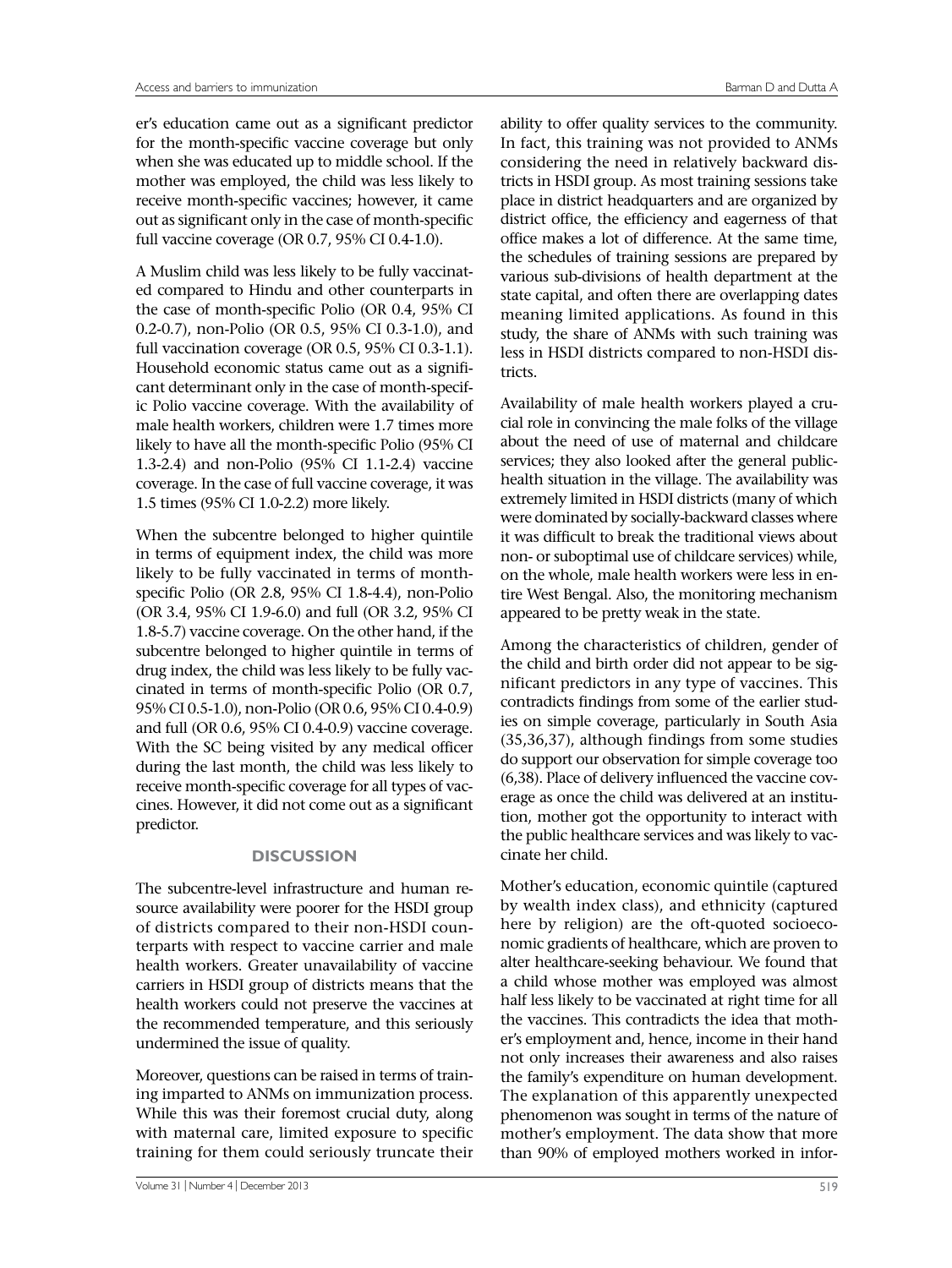mal sector, and they seldom enjoyed any leave for their children. This created problems for children being taken to nearby subcentres for vaccination by their mothers as their work time clashed with the SC clinic time.

Religion came out as a significant barrier to monthspecific vaccine coverage; however, it appeared to be a stronger barrier in the case of month-specific Polio coverage compared to non-Polio vaccine coverage [It was observed that, in the state, majority of Muslims still believed that polio vaccine can affect the child's health detrimentally and, hence, this traditional belief truncated the accessibility of Polio vaccines among them. Special drives are taken to spread the awareness through the Minority Development Boards in most of the districts]. Again, taking the interactive variable between religion and category of districts (HSDI and non-HSDI), we found that being Muslim from HSDI districts created a significant barrier to accessing all immunizations at recommended time compared to a Muslim in non-HSDI districts in the case of non-Polio vaccines, although there was no big difference in the month-specific coverage of Polio vaccines.

The presence of male health workers increased the chance of a child to be fully immunized under both the vaccines. This result is in tune with earlier studies on simple non-month-specific vaccine coverage (31) where it was found that availability of male health workers, who work at the community level, positively influences the households' decision to take the pregnant women to hospitals for delivery and the overall acceptance of several public-health policies [This does not, however, contradict the usually-observed negative impact of male doctors on healthcare-seeking behaviour of the general population, especially in South Asia. Male health workers work at primary tiers of health facilities and can aware the people just like the female health workers]. Probably, the male health workers can more effectively persuade the male folks in the village to alter their age-old beliefs and healthcare-seeking behaviour. Unfortunately, this cadre in the Department of Health and Family Welfare under the Government of West Bengal is under the slow process of extinction. The picture is not at all optimistic at the national level too [According to the Rural Health Statistics, Central Bureau of Health Intelligence 2010, India has only 36% of male health workers in position compared to their actual requirements while the figure for West Bengal is 39%].

When the subcentre belonged to higher quintile in terms of equipment index, the child was more

likely to be fully vaccinated both by Polio as well as non-Polio vaccines. However, as expected, the unavailability of equipment posed a greater barrier for non-Polio vaccines as all of those vaccines are injectable and, hence, require more infrastructural facilities. Availability of all drugs, however, has an ambiguous impact on the month-specific vaccination.

The role of drugs is considered one of the correlates of month-specific vaccine coverage because these drugs are given to the children in case of possible side-effects, like fever, pain, swelling (12). As there is not much evidence of adverse reaction of oral polio dosage, the non-Polio injections commonly refer to side-effects. The low statistical significance of this variable for Polio vaccination is, thus, perfectly understandable. However, the negative sign of the significant coefficient in non-Polio vaccines calls for a more detailed analysis. Focus group discussions with mothers revealed that whenever drugs were available, frontline workers tended to prescribe it even if it was not necessary (Personal communication at fields in Murshidabad and Hugli districts, 2011-2012). Further, administration of drug dosage repels the mothers for these vaccines.

Monitoring of the SCs by medical officers had no significant impact, rather had negative influence on month-specific vaccine coverage. This probably hints towards an overall failure of monitoring in Indian health system (39), more so for maintaining quality in vaccination system (12).

# **Conclusions**

The basic story that emerges out of this discussion in the paper is that even if West Bengal fares moderately well in overall coverage of the immunization services, indicators of quality hint towards gross underperformance. The system lacks well-trained manpower and supervision in both types of districts. Although basic infrastructure consisting of equipment and drugs was available in the state, the maintenance of time-schedule was neglected most often. Looking at the barriers to access monthspecific immunization, a number of demand-side factors were identified as crucial. Mother's education, household's ethnicity, and economic status were some of the crucial correlates of monthspecific immunization. These social gradients need to be corrected with more vigorous attempt of making public health facility accessible in vulnerable districts, along with awareness campaign. So far, the public health facilities do not differ much between the two groups of districts, portray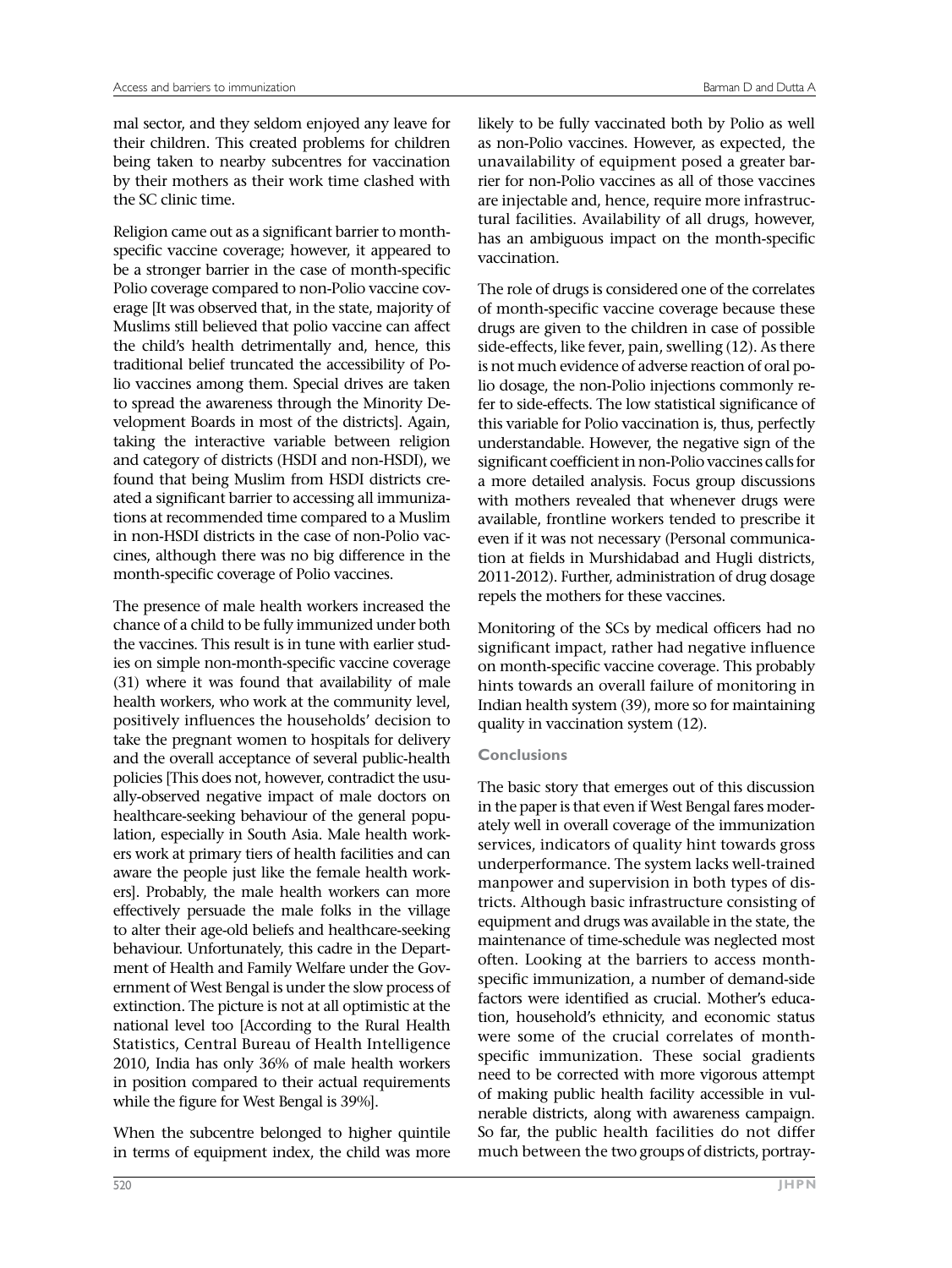ing the philosophy of equality, rather than equity, within the health system *per se*. Similarly, on the supply-side, availability of male health workers and proper equipment at the subcentres can improve the access to month-specific immunization, although possible over-use of drugs creates a barrier. The fact that the probability of month-specific immunization improves if the child is delivered at any hospital recons that the mothers, once using the institutional service window, are more likely to continue its use for her children. However, no specific interest has been shown by the state government to improve the availability of manpower and equipment in the near future. In short, the issue of quality in immunization programme should be immediately addressed at all levels to increase the efficiency of this crucial public health programme. An attempt should be made to introduce the alternative schedule of vaccination designed for dropouts, late starters, and wrong intervals.

## **ACKNOWLEDGEMENTS**

We acknowledge the scientific support extended by Future Health Systems: Innovations for Equity (www.futurehealthsystems.org), a research programme consortium of researchers from Johns Hopkins Bloomberg School of Public Health (JHSPH), USA; Institute of Development Studies (IDS), UK; International Centre for Diarrhoeal Disease Research, Bangladesh (icdd,b); Institute of Health Management Research (IIHMR), India; China National Health Development Research Center (CNHDRC), China; School of Public Health (SPH), Makerere University College of Health Sciences, Uganda. The views expressed are not necessarily those of FHS partner institutions, the DFID, and the Department of Health and Family Welfare, Government of West Bengal. The authors also want to thank faculties and research associates of the Department of Economics, University of Calcutta, for their valuable comments.

#### **REFERENCES**

- 1. Steele F, Diamond I, Amin S. Immunization uptake in rural Bangladesh: a multilevel analysis. *J R Stat Soc*  1996:159(Pt. 2):289-99.
- 2. Gage AJ, Sommerfelt AE, Piani AL. Household structure and childhood immunization in Niger and Nigeria. *Demography* 1997;34:295-309.
- 3. Nyarko P, Pence B, Debpuur C. Immunization status and child survival in rural Ghana. New York, NY: Population Council, 2001. 29 p. (Policy research division working paper no. 147).
- 4. Sharma S. Immunization coverage in India. Delhi: Populations Research Center, Institute of Economic Growth, 2007. 27 p. (Working paper series no. E/283/2007).
- 5. Kumar A, Mohanty SK. Understanding the factors associated with slow progress in childhood immunisation in India. Paper presented at XXVI IUSSP International Population Conference, Marrakech, Morocco, 27 September-2 October 2009. Paris: International Union for the Scientific Study of Population, 2009. 17 p.
- 6. Barman D, Mazumdar PG, Kanjilal B. Demand and supply side barriers in access to childhood immunization services—a case study of Murshidabad, West Bengal. Rajasthan: Institute of Health Management Research, 2009. 14 p. (Future Health Systems, working paper II, India series).
- 7. Datar A, Mukherji A, Sood N. Health infrastructure and immunization coverage in rural India. *Indian J Med Res* 2007;125:31-42.
- 8. Luman ET, Barker LE, McCauley MM, Drews-Botsch C. Timeliness of childhood immunizations: a statespecific analysis. *Am J Public Health* 2005;95:1367-74.
- 9. Akmatov MK, Mikolajczyk RT. Timeliness of childhood vaccinations in 31 low and middle-income countries. *J Epidemiol Community Health* 2012;66:e14.
- 10. Donabedian A. The quality of care. How can it be assessed? *JAMA* 1988;260:1743-8.
- 11. Bruce J. Fundamental elements of the quality of care: a simple framework. *Stud Fam Plann* 1990;21:61-91.
- 12. Streefland PH, Chowdhury AMR, Ramos-Jimenez P. Quality of vaccination services and social demand for vaccinations in Africa and Asia. *Bull World Health Organ* 1999;77:722-30.
- 13. World Health Organization. State of the world's vaccines and immunizations. *JAMA* 2002;288:2532.
- 14. www.app.org accessed on April 2012.
- 15. Olusanya BO. Pattern and determinants of BCG immunisation delays in a sub-Saharan African community. *Health Res Policy Syst* 2010;8:1.
- 16. World Health Organization. GIVS: Global Immunization Vision and Strategy 2006-2015. Geneva: World Health Organization, 2005. 80 p.
- 17. Valencia-Mendoza A, Bertozzi SM, Gutierrez JP, Itzler R. Cost-effectiveness of introducing a rotavirus vaccine in developing countries: the case of Mexico. *BMC Infect Dis* 2008;8:103.
- 18. Hull BP, McIntyre PB. Timeliness of childhood immunisation in Australia. *Vaccine* 2006;24:4403-8.
- 19. Clark A, Sanderson C. Timing of children's vaccinations in 45 low-income and middle-income countries: an analysis of survey data. *Lancet* 2009;373:1543-9.